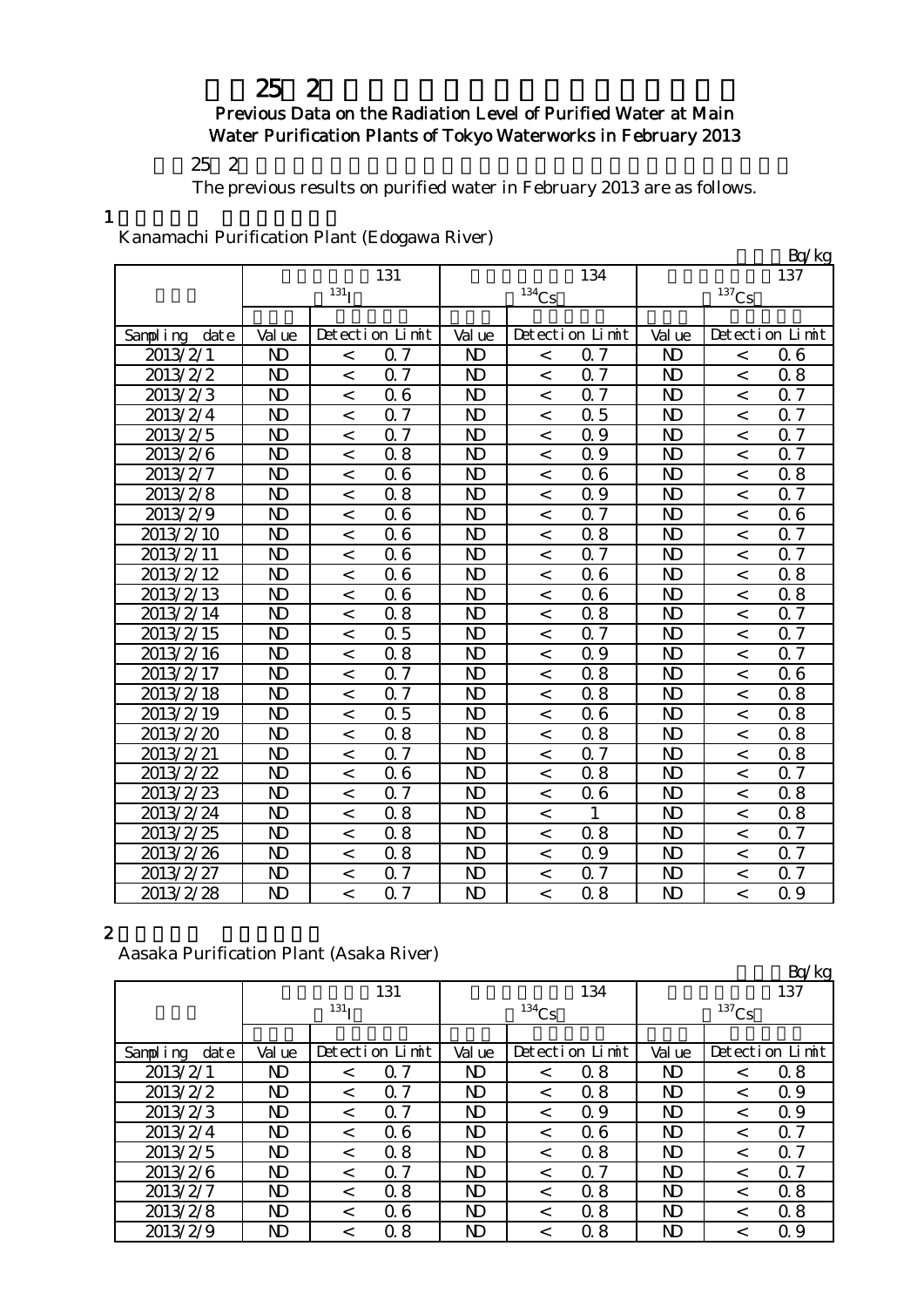| 2013/2/10 | ND           | $\,<\,$ | 0.8            | N)             | $\,<\,$ | 0.8        | N)           | $\,<\,$ | 0.8                        |
|-----------|--------------|---------|----------------|----------------|---------|------------|--------------|---------|----------------------------|
| 2013/2/11 | ND           | $\,<\,$ | 0.6            | ND             | $\,<\,$ | $\alpha$ 7 | ND           | $\,<\,$ | Q 6                        |
| 2013/2/12 | $\mathbf{D}$ | $\,<\,$ | 0.8            | N <sub>D</sub> | $\,<\,$ | 0.7        | $\mathbf{D}$ | $\,<\,$ | 0.8                        |
| 2013/2/13 | ND           | $\lt$   | 0.7            | ND             | $\lt$   | 0.8        | $\mathbf{D}$ | $\lt$   | 0.7                        |
| 2013/2/14 | ND           | $\lt$   | 0.7            | ND             | $\lt$   | 0.8        | $\mathbf{D}$ | $\lt$   | 06                         |
| 2013/2/15 | ND           | $\lt$   | 0.8            | ND.            | $\lt$   | Q 9        | $\mathbf{D}$ | $\lt$   | Q 9                        |
| 2013/2/16 | ND           | $\,<\,$ | Q 6            | ND             | $\lt$   | 0.7        | ND           | $\lt$   | 0.7                        |
| 2013/2/17 | ND           | $\lt$   | 0.8            | ND             | $\lt$   | Q 9        | $\mathbf{D}$ | $\lt$   | 0.8                        |
| 2013/2/18 | ND           | $\,<\,$ | Q 6            | ND             | $\lt$   | 06         | ND           | $\lt$   | 06                         |
| 2013/2/19 | ND           | $\lt$   | 06             | ND.            | $\lt$   | $\alpha$ 7 | ND           | $\lt$   | $\alpha$ 7                 |
| 2013/2/20 | ND           | $\,<\,$ | Q 6            | ND.            | $\lt$   | Q 6        | ND           | $\lt$   | 0.8                        |
| 2013/2/21 | ND           | $\lt$   | Q <sub>7</sub> | N)             | $\lt$   | 06         | N)           | $\lt$   | 0.5                        |
| 2013/2/22 | ND           | $\,<\,$ | $\alpha$ 7     | ND             | $\,<\,$ | Q 9        | ND           | $\,<\,$ | Q 9                        |
| 2013/2/23 | ND           | $\lt$   | -7<br>0        | N)             | $\,<\,$ | 0.8        | ND           | $\lt$   | $\Omega$ 7                 |
| 2013/2/24 | ND           | $\,<\,$ | 06             | ND             | $\,<\,$ | 06         | ND           | $\,<\,$ | 08                         |
| 2013/2/25 | ND           | $\,<\,$ | 06             | N)             | $\,<\,$ | 0.8        | N)           | $\,<\,$ | 06                         |
| 2013/2/26 | $\mathbf{D}$ | $\,<\,$ | 7<br>Ω         | N)             | $\,<\,$ |            | $\mathbf{D}$ | $\,<\,$ | 08                         |
| 2013/2/27 | ND           | $\,<\,$ | 7<br>Ω         | N)             | $\,<\,$ | 0.9        | ND           | $\,<\,$ | 7<br>$\Omega$              |
| 2013/2/28 | ND           | $\,<\,$ | 8<br>Ω         | N)             | $\,<\,$ | 8<br>Ω     | $\mathbf{D}$ | $\,<\,$ | $\overline{7}$<br>$\Omega$ |

## Ozaku Purification Plant (Tamagawa River)

| $\sigma$ and $\tau$ and allowed the contractor of $\sigma$ |                |                    |                 |                |                          |                 |                |                          | Bq/kg           |
|------------------------------------------------------------|----------------|--------------------|-----------------|----------------|--------------------------|-----------------|----------------|--------------------------|-----------------|
|                                                            |                |                    | 131             |                |                          | 134             |                |                          | 137             |
|                                                            |                | $^{131}\mathrm{I}$ |                 |                | $^{134}C_5$              |                 |                | $137C_S$                 |                 |
|                                                            |                |                    |                 |                |                          |                 |                |                          |                 |
| Sampling<br>date                                           | Val ue         |                    | Detection Limit | Val ue         |                          | Detection Limit | Val ue         |                          | Detection Limit |
| 2013/2/1                                                   | N)             | $\,<$              | 0.8             | N <sub>D</sub> | $\,<$                    | 0.9             | N)             | $\,<$                    | 0.9             |
| 2013/2/2                                                   | $\mathbf{D}$   | $\,<$              | 0.7             | $\mathbf{D}$   | $\,<$                    | 0.8             | N <sub>D</sub> | $\,<$                    | 0.8             |
| 2013/2/3                                                   | N              | $\,<$              | 06              | N              | $\overline{\phantom{a}}$ | 06              | N              | $\,<$                    | 06              |
| 2013/2/4                                                   | $\mathbf{D}$   | $\,<$              | 06              | N <sub>D</sub> | $\lt$                    | 06              | N <sub>D</sub> | $\,<$                    | 0.7             |
| 2013/2/5                                                   | $\mathbf{D}$   | $\overline{a}$     | 0.7             | N <sub>D</sub> | $\lt$                    | 06              | N <sub>D</sub> | $\overline{a}$           | 0.7             |
| 2013/2/6                                                   | N <sub>D</sub> | $\,<$              | 06              | N <sub>D</sub> | $\,<$                    | 0.7             | N <sub>D</sub> | $\,<$                    | <b>Q</b> 7      |
| 2013/2/7                                                   | $\mathbf{D}$   | $\,<$              | 0.7             | N <sub>D</sub> | $\,<$                    | 0.7             | N <sub>D</sub> | $\,<$                    | 06              |
| 2013/2/8                                                   | $\mathbf{D}$   | $\,<$              | 06              | $\mathbf{D}$   | $\,<$                    | 06              | N <sub>D</sub> | $\,<$                    | 06              |
| 2013/2/9                                                   | N <sub>D</sub> | $\overline{a}$     | 0.7             | N <sub>D</sub> | $\overline{a}$           | 0.8             | N <sub>D</sub> | $\overline{a}$           | 0.7             |
| 2013/2/10                                                  | N <sub>D</sub> | $\,<$              | 0.5             | N <sub>D</sub> | $\,<$                    | 0.9             | N <sub>D</sub> | $\,<\,$                  | 06              |
| 2013/2/11                                                  | $\mathbf{D}$   | $\,<$              | 0.7             | N <sub>D</sub> | $\,<$                    | 0.8             | N <sub>D</sub> | $\,<\,$                  | 0.8             |
| 2013/2/12                                                  | $\mathbf{D}$   | $\,<$              | 0.7             | N <sub>D</sub> | $\,<$                    | 0.8             | $\mathbf{D}$   | $\,<$                    | 0.8             |
| 2013/2/13                                                  | $\mathbf{D}$   | $\,<$              | 0.8             | N <sub>D</sub> | $\,<$                    | 0.8             | N <sub>D</sub> | $\overline{\phantom{a}}$ | 0.8             |
| 2013/2/14                                                  | $\mathbf{D}$   | $\,<$              | 0.7             | N <sub>D</sub> | $\,<$                    | 0.8             | N <sub>D</sub> | $\,<$                    | 06              |
| 2013/2/15                                                  | $\mathbf{D}$   | $\,<$              | 06              | N <sub>D</sub> | $\,<$                    | 0.8             | N <sub>D</sub> | $\overline{\phantom{a}}$ | 0.7             |
| 2013/2/16                                                  | $\mathbf{D}$   | $\,<$              | 06              | N <sub>D</sub> | $\,<$                    | 06              | N <sub>D</sub> | $\,<$                    | 0.8             |
| 2013/2/17                                                  | N <sub>D</sub> | $\,<$              | 0.8             | N <sub>D</sub> | $\,<$                    | 0.8             | N <sub>D</sub> | $\overline{\phantom{a}}$ | 0.9             |
| 2013/2/18                                                  | $\mathbf{D}$   | $\,<$              | 0.7             | $\mathbf{D}$   | $\,<$                    | 0.5             | $\mathbf{D}$   | $\,<\,$                  | 06              |
| 2013/2/19                                                  | $\mathbf{D}$   | $\,<$              | 0.8             | N <sub>D</sub> | $\,<$                    | 0.9             | N <sub>D</sub> | $\overline{\phantom{a}}$ | 0.8             |
| 2013/2/20                                                  | $\mathbf{D}$   | $\,<$              | 0.8             | N <sub>D</sub> | $\,<$                    | 0.8             | N <sub>D</sub> | $\overline{\phantom{a}}$ | 0.7             |
| 2013/2/21                                                  | N <sub>D</sub> | $\,<$              | 06              | N <sub>D</sub> | $\,<$                    | 0.7             | N <sub>D</sub> | $\,<\,$                  | 06              |
| 2013/2/22                                                  | $\mathbf{D}$   | $\,<$              | 0.7             | N <sub>D</sub> | $\,<$                    | Q 9             | N <sub>D</sub> | $\,<\,$                  | 0.8             |
| 2013/2/23                                                  | N <sub>D</sub> | $\,<$              | 06              | N <sub>D</sub> | $\,<$                    | 0.7             | N <sub>D</sub> | $\overline{\phantom{a}}$ | 06              |
| 2013/2/24                                                  | N <sub>D</sub> | $\,<$              | 0.8             | N <sub>D</sub> | $\,<$                    | 0.7             | N <sub>D</sub> | $\,<$                    | 0.9             |
| 2013/2/25                                                  | N <sub>D</sub> | $\,<$              | 0.7             | N <sub>D</sub> | $\,<$                    | 0.8             | N <sub>D</sub> | $\lt$                    | 0.8             |
| 2013/2/26                                                  | $\mathbf{D}$   | $\,<$              | 06              | N <sub>D</sub> | $\,<$                    | 0.7             | N <sub>D</sub> | $\,<\,$                  | 0.5             |
| 2013/2/27                                                  | N <sub>D</sub> | $\,<$              | 0.7             | N <sub>D</sub> | $\,<$                    | 0.7             | N <sub>D</sub> | $\lt$                    | 0.7             |
| 2013/2/28                                                  | N <sub>D</sub> | $\lt$              | 06              | $\mathbf{D}$   | $\,<\,$                  | Q 7             | N <sub>D</sub> | $\lt$                    | 06              |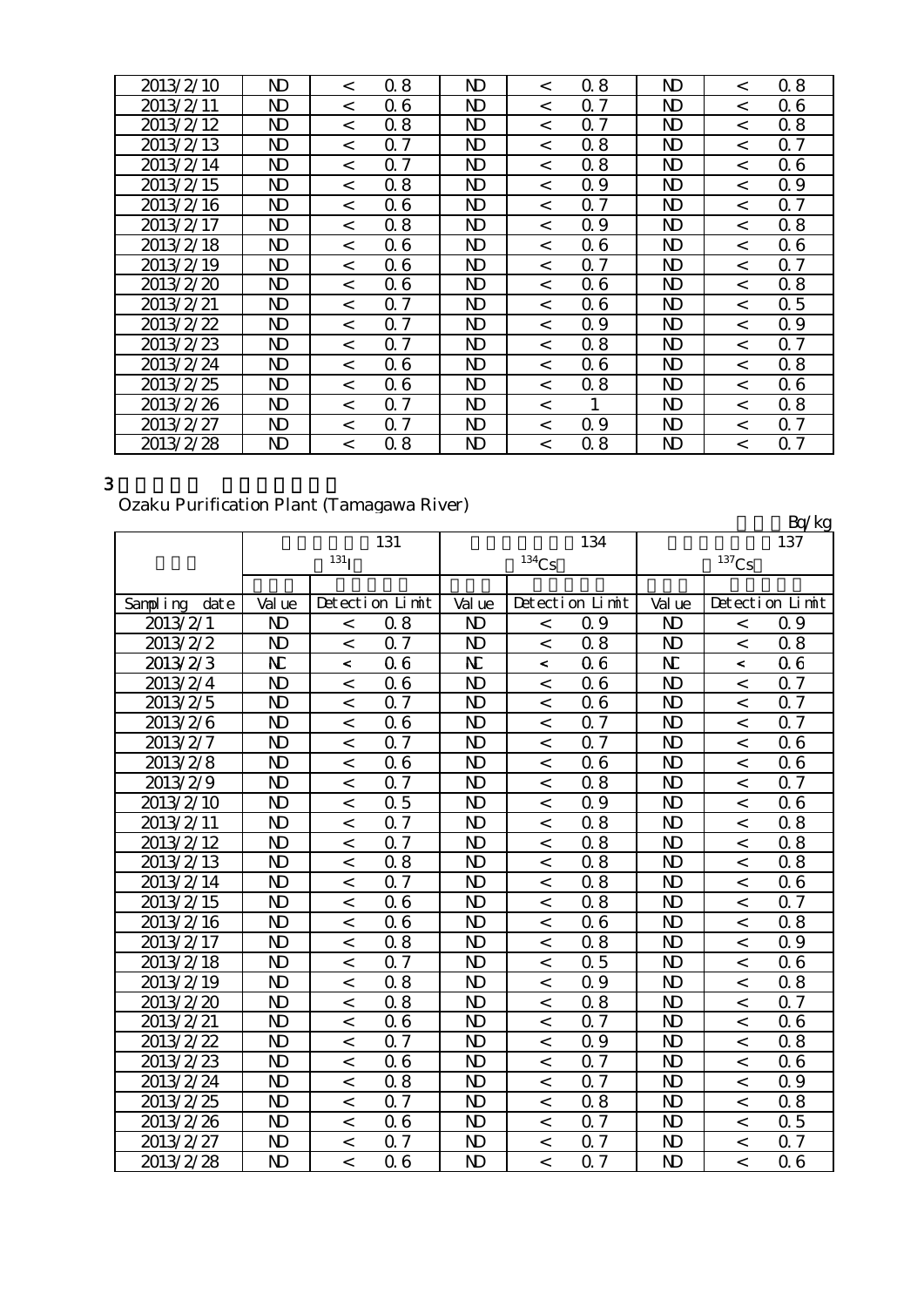|                  |                |                          |                  |                |                          |                  |                |                     | Bq/kg            |
|------------------|----------------|--------------------------|------------------|----------------|--------------------------|------------------|----------------|---------------------|------------------|
|                  |                |                          | 131              |                |                          | 134              |                |                     | 137              |
|                  |                | $131$ <sub>I</sub>       |                  |                | $134$ Cs                 |                  |                | $^{137}\mathrm{Cs}$ |                  |
|                  |                |                          |                  |                |                          |                  |                |                     |                  |
| Sampling<br>date | Val ue         |                          | Detection Limit  | Val ue         |                          | Detection Limit  | Val ue         |                     | Detection Limit  |
| 2013/2/1         | N <sub>D</sub> | $\,<$                    | 06               | N <sub>D</sub> | $\,<$                    | 06               | N <sub>D</sub> | $\,<$               | 06               |
| 2013/2/2         | $\mathbf{D}$   | $\overline{\phantom{a}}$ | 06               | N <sub>D</sub> | $\lt$                    | 0.7              | $\mathbf{D}$   | $\prec$             | 0.7              |
| 2013/2/3         | $\mathbf{D}$   | $\,<$                    | $0.\overline{7}$ | N <sub>D</sub> | $\overline{a}$           | 0.8              | N <sub>D</sub> | $\prec$             | 06               |
| 2013/2/4         | N <sub>D</sub> | $\,<$                    | 0.8              | $\mathbf{D}$   | $\,<$                    | Q 9              | $\mathbf{D}$   | $\,<$               | 0.7              |
| 2013/2/5         | $\mathbf{D}$   | $\,<$                    | 0.8              | $\mathbf{D}$   | $\,<\,$                  | 0.8              | $\mathbf{D}$   | $\,<$               | 0.8              |
| 2013/2/6         | $\mathbf{D}$   | $\,<$                    | 0.8              | $\mathbf{D}$   | $\,<$                    | 0.8              | $\mathbf{D}$   | $\,<$               | 0.8              |
| 2013/2/7         | $\mathbf{D}$   | $\lt$                    | 0.8              | $\mathbf{D}$   | $\overline{\phantom{0}}$ | 0.8              | $\mathbf{D}$   | $\prec$             | Q 9              |
| 2013/2/8         | N <sub>D</sub> | $\,<$                    | 0.8              | N <sub>D</sub> | $\,<$                    | 0.9              | N <sub>D</sub> | $\,<$               | 0.8              |
| 2013/2/9         | $\mathbf{D}$   | $\,<$                    | 0.7              | N <sub>D</sub> | $\,<$                    | Q 9              | $\mathbf{D}$   | $\,<$               | 0.7              |
| 2013/2/10        | N <sub>D</sub> | $\overline{a}$           | $\overline{07}$  | N <sub>D</sub> | $\overline{\phantom{a}}$ | 0.8              | $\mathbf{D}$   | $\prec$             | 06               |
| 2013/2/11        | $\mathbf{D}$   | $\,<$                    | 0.5              | $\mathbf{D}$   | $\,<$                    | 0.7              | N <sub>D</sub> | $\,<$               | 0.7              |
| 2013/2/12        | $\mathbf{D}$   | $\lt$                    | 06               | $\mathbf{D}$   | $\overline{\phantom{a}}$ | 0.7              | $\mathbf{D}$   | $\lt$               | 0.8              |
| 2013/2/13        | $\mathbf{D}$   | $\,<$                    | 0.7              | N <sub>D</sub> | $\,<$                    | 0.5              | $\mathbf{D}$   | $\,<$               | 0.8              |
| 2013/2/14        | $\mathbf{D}$   | $\,<$                    | 06               | $\mathbf{D}$   | $\,<$                    | Q 7              | $\mathbf{D}$   | $\,<$               | 0.8              |
| 2013/2/15        | $\mathbf{D}$   | $\,<$                    | 0.7              | N <sub>D</sub> | $\,<$                    | 06               | $\mathbf{D}$   | $\,<$               | 06               |
| 2013/2/16        | $\mathbf{D}$   | $\lt$                    | 06               | $\mathbf{D}$   | $\lt$                    | 0.9              | $\mathbf{D}$   | $\prec$             | 0.7              |
| 2013/2/17        | N <sub>D</sub> | $\,<$                    | Q 7              | N <sub>D</sub> | $\,<$                    | 0.9              | N <sub>D</sub> | $\prec$             | Q 7              |
| 2013/2/18        | $\mathbf{D}$   | $\,<$                    | 06               | N <sub>D</sub> | $\,<$                    | 0.7              | $\mathbf{D}$   | $\,<$               | 0.8              |
| 2013/2/19        | $\mathbf{D}$   | $\,<$                    | 06               | $\mathbf{D}$   | $\,<$                    | 0.8              | N <sub>D</sub> | $\,<$               | 0.7              |
| 2013/2/20        | $\mathbf{D}$   | $\,<$                    | 06               | $\mathbf{D}$   | $\,<$                    | $0\bar{7}$       | $\mathbf{D}$   | $\,<$               | $\overline{0.7}$ |
| 2013/2/21        | N <sub>D</sub> | $\,<$                    | Q 7              | N <sub>D</sub> | $\,<\,$                  | 0.8              | N <sub>D</sub> | $\lt$               | 0.7              |
| 2013/2/22        | N <sub>D</sub> | $\,<$                    | 0.7              | N <sub>D</sub> | $\,<\,$                  | Q 7              | N <sub>D</sub> | $\,<$               | 06               |
| 2013/2/23        | N              | $\,<\,$                  | Q <sub>7</sub>   | N              | $\,<\,$                  | 0.8              | N              | $\,<$               | 06               |
| 2013/2/24        | $\mathbf{D}$   | $\,<$                    | 06               | $\mathbf{D}$   | $\,<\,$                  | $\overline{0.7}$ | N <sub>D</sub> | $\,<$               | 0.7              |
| 2013/2/25        | N <sub>D</sub> | $\,<$                    | 0.7              | N <sub>D</sub> | $\,<$                    | 0.7              | N <sub>D</sub> | $\,<$               | 06               |
| 2013/2/26        | $\mathbf{D}$   | $\,<$                    | 0.7              | N <sub>D</sub> | $\,<$                    | Q 9              | N <sub>D</sub> | $\lt$               | 0.7              |
| 2013/2/27        | $\mathbf{D}$   | $\,<$                    | 0.7              | $\mathbf{D}$   | $\,<\,$                  | 0.8              | $\mathbf{D}$   | $\,<$               | 0.8              |
| 2013/2/28        | N <sub>D</sub> | $\overline{a}$           | $\overline{0.7}$ | N <sub>D</sub> | $\overline{a}$           | $\overline{0.9}$ | N <sub>D</sub> | $\,<$               | $\overline{0}$ 6 |

### Higashi-murayama Purification Plant (Tamagawa Arakawa River)

## 5

#### Nagasawa Purification Plant (Sagamigawa River)

|                  |              |                    |                 |                |                     |                 |                |          | Bq/kg           |
|------------------|--------------|--------------------|-----------------|----------------|---------------------|-----------------|----------------|----------|-----------------|
|                  |              |                    | 131             |                |                     | 134             |                |          | 137             |
|                  |              | $131$ <sup>T</sup> |                 |                | $^{134}\mathrm{Cs}$ |                 |                | $137$ Cs |                 |
|                  |              |                    |                 |                |                     |                 |                |          |                 |
| Sampling<br>date | Val ue       |                    | Detection Limit | Val ue         |                     | Detection Limit | Val ue         |          | Detection Limit |
| 2013/2/1         | $\mathbf{D}$ | $\lt$              | 06              | N <sub>D</sub> | $\,<\,$             | 0.8             | N <sub>D</sub> | $\,<\,$  | 06              |
| 2013/2/2         | ND.          | $\lt$              | 06              | N <sub>D</sub> | $\,<\,$             | Q <sub>7</sub>  | ND.            | $\lt$    | 0.8             |
| 2013/2/3         | ND           | $\lt$              | 7<br>$\Omega$   | ND             | $\,<\,$             | 0.9             | ND             | $\,<\,$  | 08              |
| 2013/2/4         | ND.          | $\lt$              | 7<br>$\Omega$   | N <sub>D</sub> | $\,<\,$             |                 | N <sub>D</sub> | $\,<\,$  | 0.7             |
| 2013/2/5         | ND.          | $\lt$              | Q <sub>7</sub>  | N <sub>D</sub> | $\lt$               | 0.8             | N <sub>D</sub> | $\lt$    | 06              |
| 2013/2/6         | ND           | $\lt$              | Q <sub>7</sub>  | $\mathbf{D}$   | $\lt$               | 0.5             | $\mathbf{D}$   | $\,<\,$  | 0.7             |
| 2013/2/7         | ND.          | $\lt$              | $\Omega$ 7      | N <sub>D</sub> | $\,<\,$             | 0.8             | N <sub>D</sub> | $\,<\,$  | 0.9             |
| 2013/2/8         | $\mathbf{D}$ | $\lt$              | Q <sub>7</sub>  | N <sub>D</sub> | $\lt$               | 0.8             | ND             | $\lt$    | 06              |
| 2013/2/9         | ND           | $\lt$              | 0.8             | $\mathbf{D}$   | $\lt$               | 0.8             | ND             | $\,<\,$  | 0.7             |
| 2013/2/10        | ND.          | $\lt$              | 0.8             | N <sub>D</sub> | $\lt$               | 0.9             | N <sub>D</sub> | $\,<\,$  | 0.9             |
| 2013/2/11        | ND.          | $\lt$              | Q <sub>7</sub>  | N <sub>D</sub> | $\lt$               | 0.8             | N <sub>D</sub> | $\lt$    | 0.7             |
| 2013/2/12        | ND           | $\,<\,$            | 7<br>$\Omega$   | $\mathbf{D}$   | $\,<\,$             | 06              | $\mathbf{D}$   | $\,<\,$  | 7<br>$\Omega$   |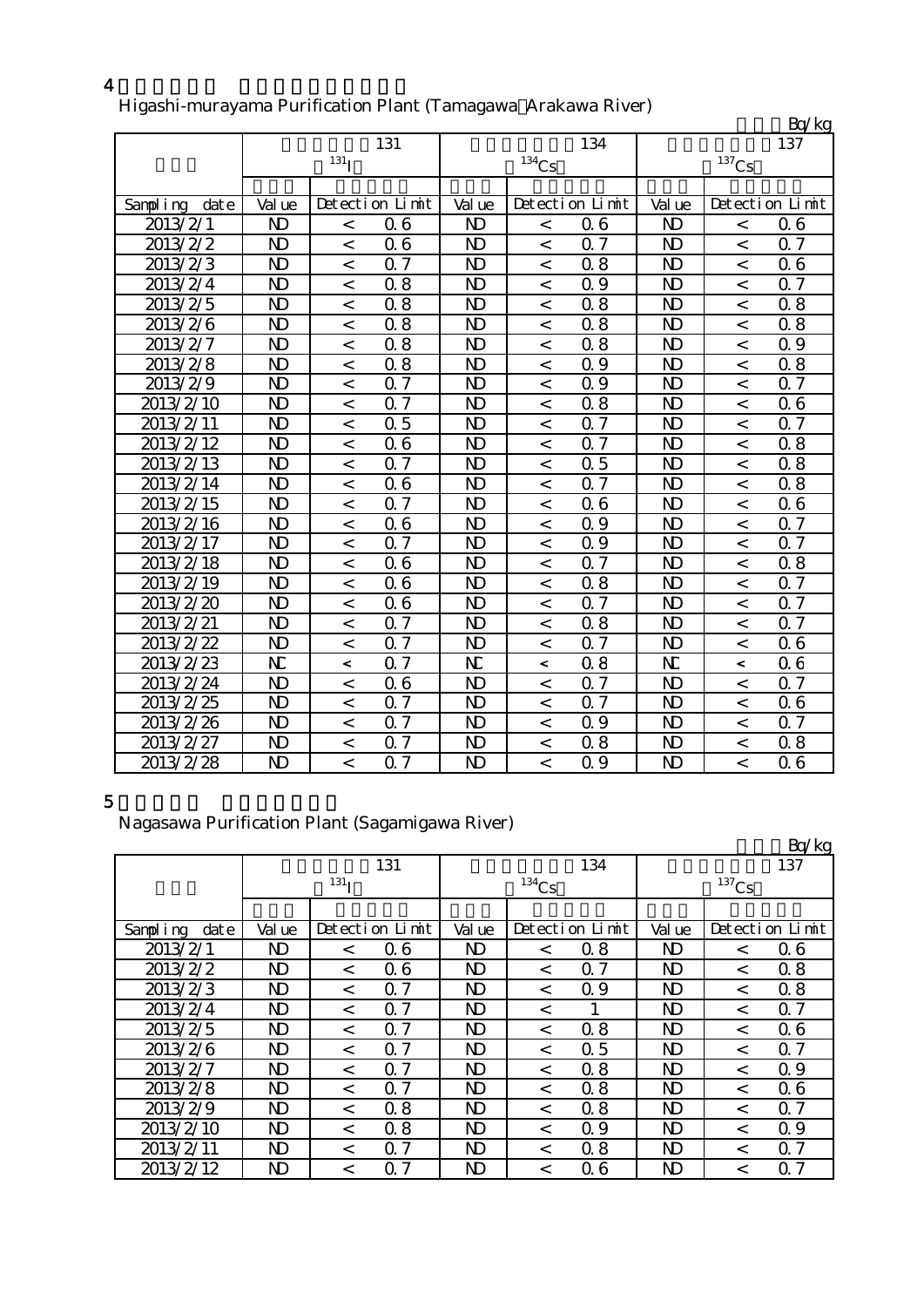| 2013/2/13 | ND           | $\,<\,$ | 0.9            | ND             | $\,<\,$ | Q 9        | ND             | $\,<\,$ | Q 9           |
|-----------|--------------|---------|----------------|----------------|---------|------------|----------------|---------|---------------|
| 2013/2/14 | $\mathbf N$  | $\,<\,$ | 7<br>Ω         | ND             | $\,<\,$ | 0.8        | N <sub>D</sub> | $\,<\,$ | 7<br>$\Omega$ |
| 2013/2/15 | ND           | $\lt$   | 7<br>Ω         | ND             | $\,<\,$ | $\Omega$ 7 | ND             | $\,<\,$ | 0.9           |
| 2013/2/16 | ND           | $\,<\,$ | 0.8            | ND             | $\,<\,$ | 0.8        | ND             | $\,<\,$ | 0.8           |
| 2013/2/17 | ND           | $\,<\,$ | 0.8            | ND             | $\,<\,$ | Q 9        | ND             | $\,<\,$ | 7<br>Ω        |
| 2013/2/18 | ND.          | $\lt$   | $\Omega$ 5     | N <sub>D</sub> | $\lt$   | 0.8        | $\mathbf{D}$   | $\,<\,$ | 0.5           |
| 2013/2/19 | ND           | $\,<\,$ | Q <sub>7</sub> | ND             | $\lt$   | 0.8        | $\mathbf{D}$   | $\,<\,$ | 0.9           |
| 2013/2/20 | ND           | $\lt$   | 7<br>Ω         | ND             | $\,<\,$ | 0.8        | ND             | $\,<\,$ | 7<br>$\Omega$ |
| 2013/2/21 | ND           | $\,<\,$ | 0.7            | ND             | $\lt$   | 06         | ND             | $\lt$   | 0.8           |
| 2013/2/22 | ND           | $\,<\,$ | 06             | ND             | $\,<\,$ | 0.5        | $\mathbf{D}$   | $\,<\,$ | 7<br>$\Omega$ |
| 2013/2/23 | $\mathbf N$  | $\,<\,$ | 0.8            | ND             | $\,<\,$ | 0.8        | ND             | $\,<\,$ | 7<br>Ω        |
| 2013/2/24 | $\mathbf N$  | $\lt$   | 0.8            | N <sub>D</sub> | $\lt$   | Q 9        | $\mathbf{D}$   | $\lt$   | 0. 7          |
| 2013/2/25 | $\mathbf{D}$ | $\,<\,$ | 06             | $\mathbf{D}$   | $\,<\,$ | 06         | $\mathbf{D}$   | $\,<\,$ | 0.8           |
| 2013/2/26 | ND           | $\,<\,$ | 06             | ND             | $\,<\,$ | 0.8        | ND             | $\,<\,$ | 06            |
| 2013/2/27 | ND           | $\,<\,$ | 06             | ND             | $\,<\,$ | 0.7        | ND             | $\,<\,$ | Q 7           |
| 2013/2/28 | ND           | $\,<\,$ | 06             | ND             | $\,<\,$ | 8<br>0     | $\mathbf{D}$   | $\,<\,$ | 7<br>$\Omega$ |

#### Misato Purification Plant (Edogawa River)

|                  |        |                  |                 |        |          |                 |        |          | Bq/kg           |
|------------------|--------|------------------|-----------------|--------|----------|-----------------|--------|----------|-----------------|
|                  |        |                  | 131             |        |          | 134             |        |          | 137             |
|                  |        | 131 <sub>T</sub> |                 |        | $134$ Cs |                 |        | $137$ Cs |                 |
|                  |        |                  |                 |        |          |                 |        |          |                 |
| Sampling<br>date | Val ue |                  | Detection Limit | Val ue |          | Detection Limit | Val ue |          | Detection Limit |
| 2013/2/4         | ND     |                  | Q 6             | ND     | $\,<\,$  | $\Omega$ 7      | ND     |          | 0.8             |
| 2013/2/11        | ND     |                  | Q 7             | ND     |          | 06              | ND     |          | 0.9             |
| 2013/2/18        | ND     |                  | 0.8             | ND     |          | 0.8             | ND     |          | 0.8             |
| 2013/2/25        | ND     |                  | Q 6             | ND     |          | $\Omega$ $7$    | ND     |          | O 7             |

## 7

## Misono Purification Plant (Arakawa River)

|                  |                |                  |                 |        |          |                 |        |          | Bq/kg           |
|------------------|----------------|------------------|-----------------|--------|----------|-----------------|--------|----------|-----------------|
|                  |                |                  | 131             |        |          | 134             |        |          | 137             |
|                  |                | 131 <sub>T</sub> |                 |        | $134$ Cs |                 |        | $137$ Cs |                 |
|                  |                |                  |                 |        |          |                 |        |          |                 |
| Sampling<br>date | Val ue         |                  | Detection Limit | Val ue |          | Detection Limit | Val ue |          | Detection Limit |
| 2013/2/5         | N <sub>D</sub> |                  | 0.5             | ND     | <        | Q 7             | ND     |          | 06              |
| 2013/2/12        | ND             |                  | 0.8             | ND     |          | Q 9             | ND     |          | Q 9             |
| 2013/2/19        | ND             |                  | 06              | ND     |          | Q 6             | ND     |          | Q 7             |
| 2013/2/26        | ND             |                  | ი 7             | ND     |          | ი 7             | ND     |          | Q 9             |

### 8

Kinuta Purification Plant (Tamagawa River)

|                  |        |                  |                 |        |            |                 |        |          | Bq/kg           |
|------------------|--------|------------------|-----------------|--------|------------|-----------------|--------|----------|-----------------|
|                  |        |                  | 131             |        |            | 134             |        |          | 137             |
|                  |        | 131 <sub>T</sub> |                 |        | $^{134}Cs$ |                 |        | $137$ Cs |                 |
|                  |        |                  |                 |        |            |                 |        |          |                 |
| date<br>Sampling | Val ue |                  | Detection Limit | Val ue |            | Detection Limit | Val ue |          | Detection Limit |
| 2013/2/6         | ND     |                  | Q 7             | ND     |            | 0.7             | ND     |          | $\Omega$ 7      |
| 2013/2/13        | ND     |                  | Q 6             | ND     |            | 0.8             | ND     |          | Q 9             |
| 2013/2/20        | ND     |                  | 0.5             | ND     |            | 0.5             | ND     |          | 0.8             |
| 2013/2/27        | ND     |                  | -7              | ND     |            | ი 7             | ND     |          | Q 7             |